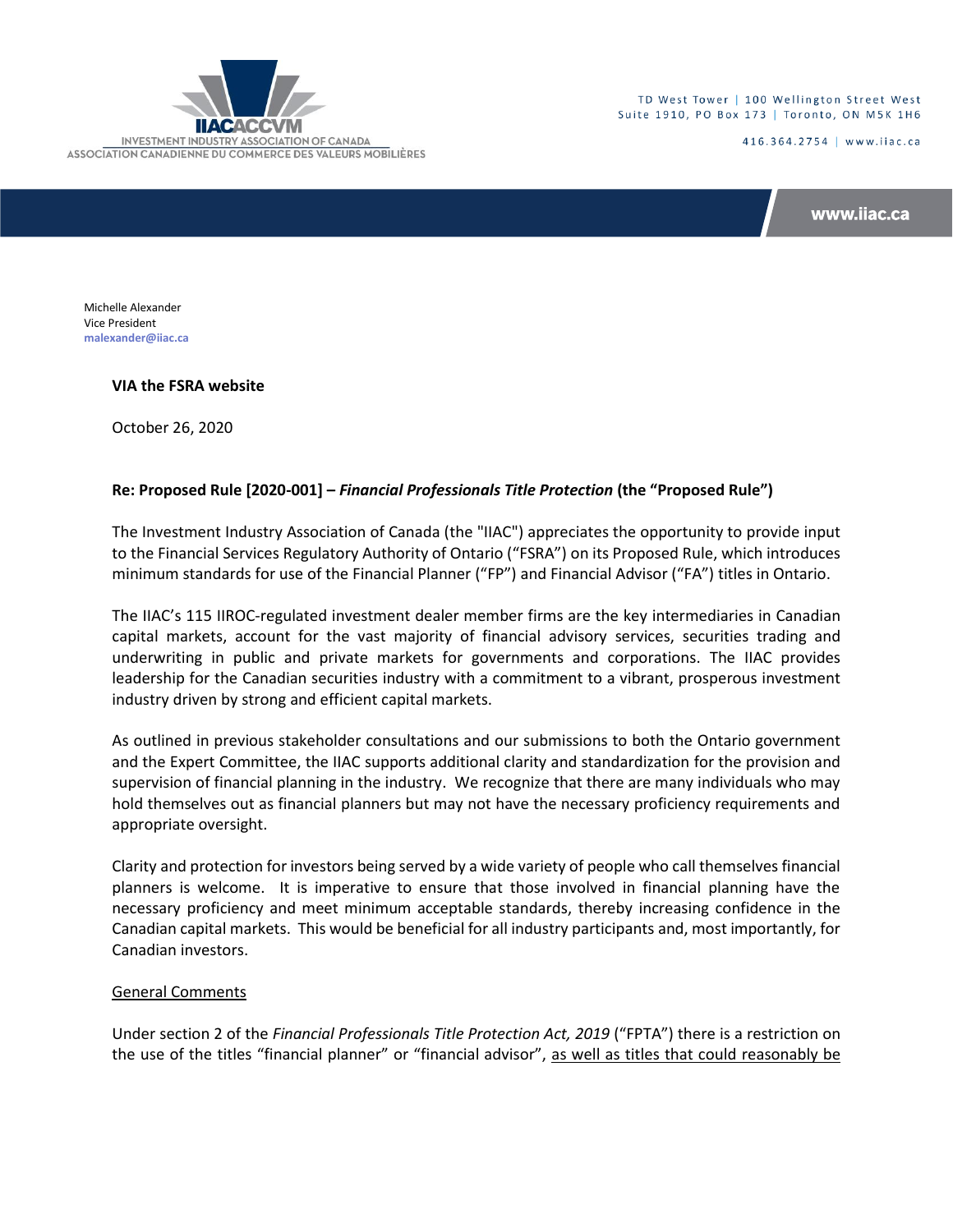confused with such titles. From discussions with FSRA, we understand that this is meant to capture different spellings of the term "financial advisor", such as "financial adviser". However, we are unclear what other titles could reasonably be confused with the above titles. For example, would titles such as "investment advisor" and "securities advisor" or "estate planner" and "financial planning consultant" reasonably be confused with, respectively, the financial advisor or financial planner title? The IIAC requests that FSRA consider issuing guidance to clarify the titles that section 2 of the FPTA is intended to address. Given the fact that many of these titles are generally accepted titles for IIROC registrants, we request that FSRA engage in additional consultation with the industry before such guidance is released.

#### FP and FA Credentials

1. FSRA is seeking feedback on the above approach and whether the Proposed Rule and FP and FA baseline competency profile adequately reflect the technical knowledge, professional skills and competencies that should be included in a credentialing body's education program to establish the minimum standard for FP and FA title users.

The IIAC has some concerns with the competency profiles set out in Tables 1 and 2 of the Notice of Proposed Rule and Request for Comment (the "Notice"). Both Tables are intended to set out FSRA's understanding of the different skill sets, competencies and technical knowledge needed for FP and FA title users.

In our view, Table 1 Financial Planner Baseline Competency Profile, does not adequately reflect activities of persons who deliver financial plans. For example, many FPs would not examine a client's risk profile but would gather information, including the risk tolerance of the client. Similarly, some FPs will not do a periodic review of the client's ongoing objectives, priorities and areas of need as these FPs would not have an ongoing relationship with the client, but instead meet them to prepare a one time financial plan that may be reviewed if there is a change to their personal and financial circumstances.

In addition, under the technical knowledge component, a FP may not necessarily undertake a risk management review. Furthermore, we are unclear why this section on technical knowledge refers to KYP.

We believe this Table blurs the line between the role and activities of an investment counsellor or investment advisor and that of a FP. Similarly, this Table seems almost identical to Table 2 Financial Advisor Baseline Competency Profile.

The IIAC suggests, for better clarity, that FSRA consider incorporating a discussion of the role of a letter of engagement (or similar form of disclosure), which speaks to client outcomes and specifically, what services a client will receive from the FP.

With respect to Table 2, Financial Advisor Baseline Competency Profile, there are some elements, such as those set out in the technical knowledge (KYP) component that advisors at IIROC firms would not undertake. This includes tax planning as many members make it clear to clients that they do not provide tax advice and should seek external tax advice from a third party. In addition, on the subject of insurance, advisors are not permitted to engage in insurance activities unless they have the required proficiency and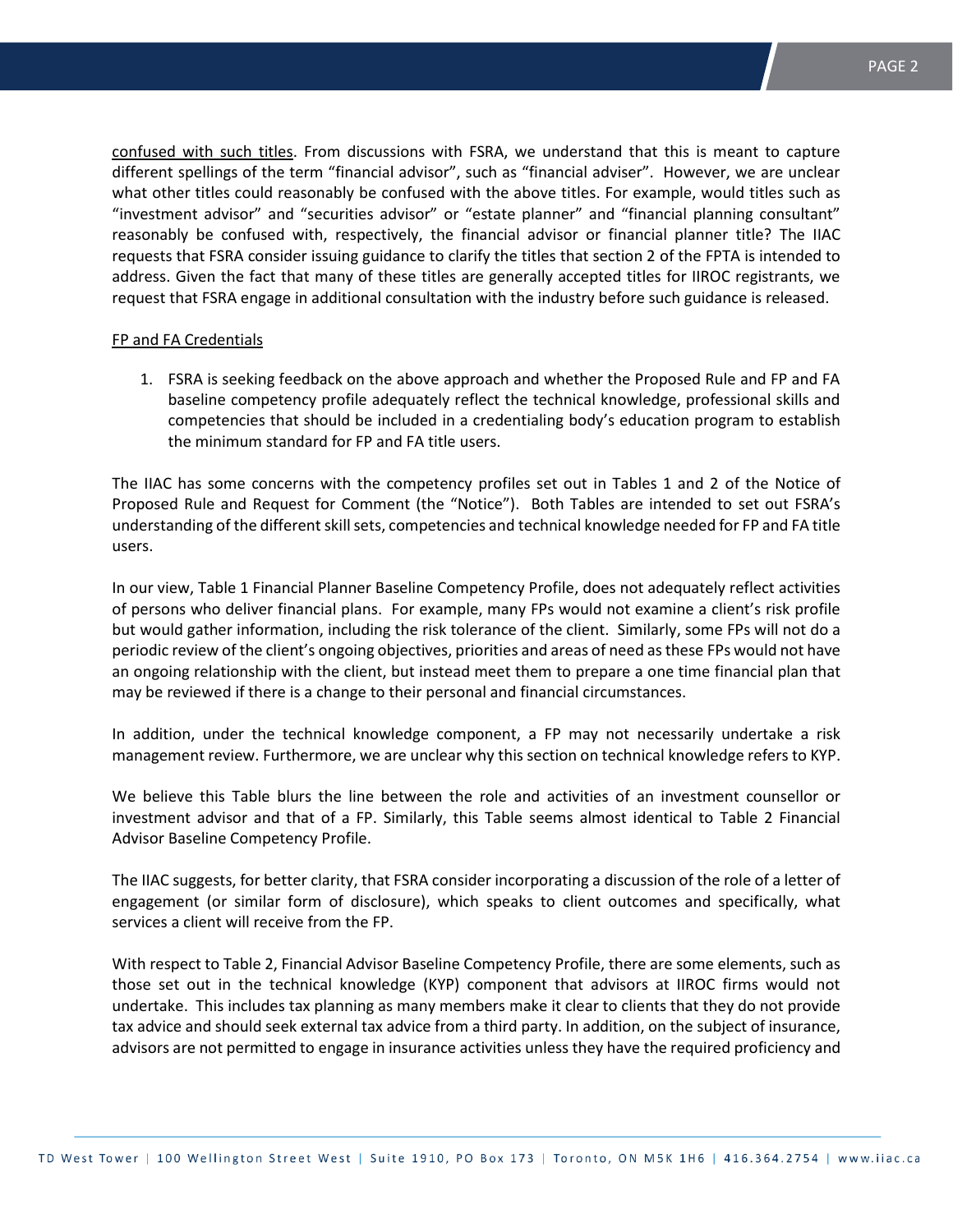licensing. Furthermore, IIROC and securities regulators have requirements surrounding misleading communications, which outlines that advisors are not permitted to indicate a level of proficiency that is misleading (see the further discussion of misleading communications below).

Thus, we believe that Table 2 needs to be re-evaluated. We would suggest that FSRA review IIROC's recently released consultation IIROC Notice 20-0174 Consultation Paper - *Competency Profiles for Registered Representatives and Investment Representatives, Retail and Institutional*. These profiles capture the general knowledge advisors should have when initiating and maintaining client relationships, the specific regulatory obligations they should have an in-depth knowledge of, and the technical knowledge they should have in order to fulfill their responsibilities.

While IIROC's competency profiles may not be directly applicable to, for example, MFDA registrants, we believe it is a useful tool when re-examining Table 2 to ensure it adequately reflects the proficiencies a financial advisor should have, and which ones should not be included.

Related to the above point, IIROC members are still unclear as who a FA is meant to encompass, making it more challenging to make a determination as to what competency profiles would be most appropriate. Greater clarity as to the definition of FA is necessary. We note that the Notice does acknowledge that the FA title is broad in scope and varies widely and such individuals can include life insurance agents, bank employees as well as those who already hold a financial services designation or are licensed by an SRO. Clearly articulating whom FSRA envisions as FA title users would be helpful.

### Disclosure

2. FSRA is seeking comments on whether FP and FA title users should be required to disclose to their clients the credential they hold that affords them the right to use an FP or FA title. FSRA is seeking feedback on the form that this disclosure could take and the overall consumer benefits it could achieve.

The IIAC supports FP and FA title users disclosing their credentials, but we do not believe an additional disclosure requirement is necessary nor warranted. We expect licensed individuals to certainly discuss their credentials with clients at an introductory meeting, outlining the advisor's proficiency and experience. It should also be noted that under the Client Focused Reforms, section 13.18 of National Instrument 31-103 prohibits registrants in their client-facing relationships from using titles or designations that could reasonably deceive or mislead, give rise to unintended expectations or create an unfounded feeling of trust, reassurance or prestige. The securities regulators also note that any registrant using certain titles must be appropriately qualified and competent in that area. In addition, IIROC firms usually maintain lists of approved titles and designations consistent with the role/product/services/registration for use in business cards, websites and marketing materials. As securities registrants, we believe these requirements are more than sufficient to inform and protect our clients.

We suggest that FSRA consider a service such as IIROC's *AdvisorReport* that members of the public can access and verify the advisor's background, qualification and disciplinary information. The Autorité des marchés financiers also has a similar service.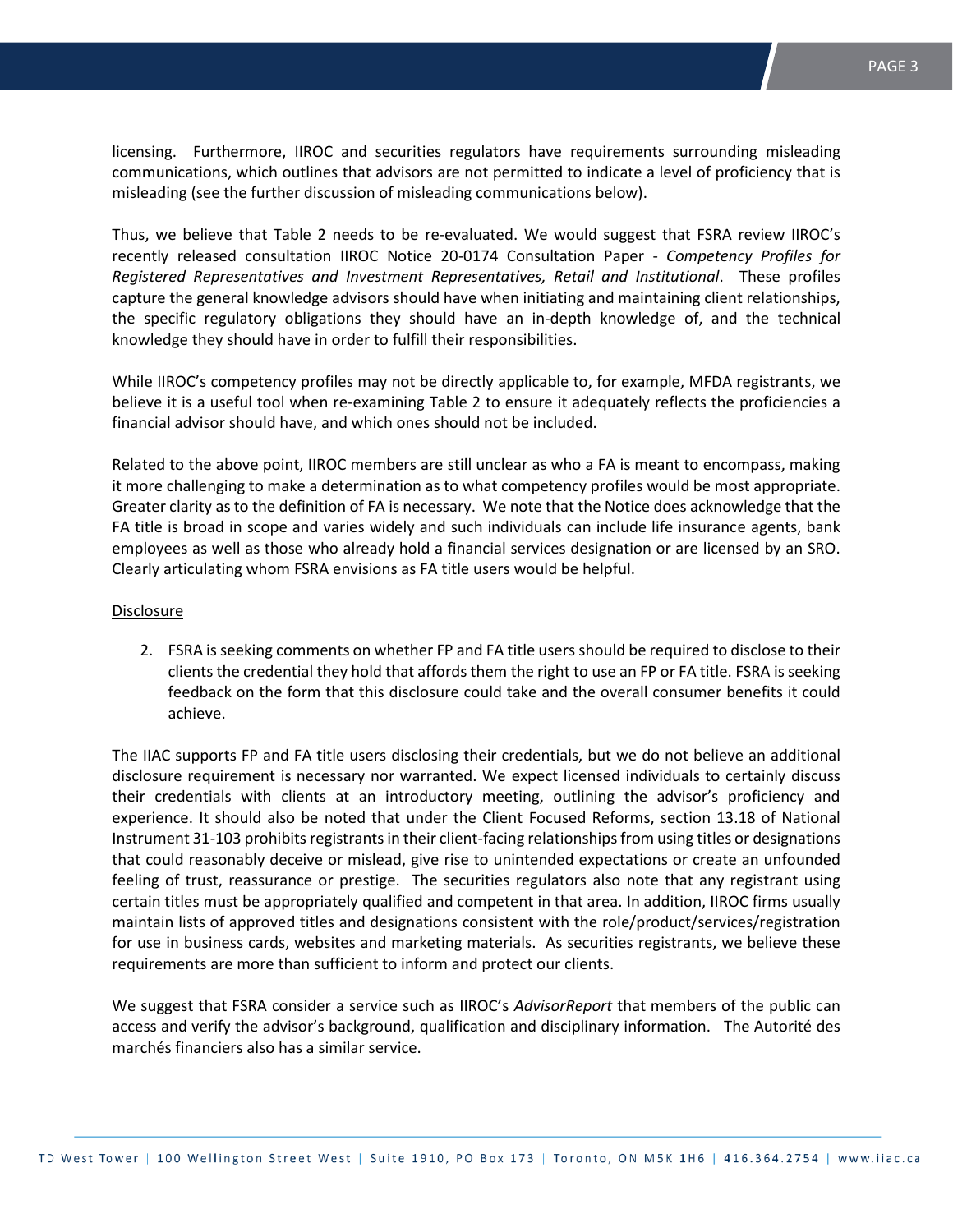#### Exemptions

3. FSRA is seeking comments on whether the framework should allow for any exemptions. In particular, FSRA is requesting comments on the principles governing an exemption regime, the extent to which exemptions may be required, to whom they should be made available (if at all), and the benefits and drawbacks of permitting exemptions.

The IIAC requests that FSRA consider an exemption for both IIROC and MFDA registrants. We note that FSRA has stated its commitment to avoid duplicative oversight and unnecessary regulatory burden on market participants, yet this framework will do exactly that for SRO registrants.

The SROs, with the mandate of protecting investors and the integrity of the Canadian capital markets, have rigorous proficiency requirements and business and financial conduct oversight of their registrants.

In previous submissions, the IIAC advocated for an exemption for both FPs and FAs employed by registrants who are subject to the oversight of an SRO and either:

- i) hold a recognized financial planning credential from a recognized credentialing body (for FP title users); or
- ii) include specificity as to the services the individual is licensed to provide (for example, Financial Advisor – Investments or Financial Advisor - Insurance).

Such an approach achieves the stated intention to enhance consumer protection without introducing unnecessary regulatory burden, while being mindful of the current regulatory oversight of licensees and registrants.

It is important to note that today, IIROC and the MFDA do not bestow the FP title, credentials or designations on individuals using the FP title. The credentialing bodies are and will continue to be FP Canada and IQPF (Québec) for both SRO registrants and non-SRP, FP-only persons.

#### Fees and Assessments

4. The FPTPA requires credentialing bodies to collect from approved credential holders any fees FSRA requires those individuals to pay, and to remit those fees to FSRA. FSRA has the authority to make rules regarding the collection, holding and remittance of such fees. FSRA is seeking comment on this fee structure, including whether it allows for fair cost recovery, or if there are any operational challenges that credentialing bodies may experience with such a fee structure.

We support FSRA's approach to fees based on the principles of simplicity, consistency, fairness, effectiveness and efficiency. However, given the lack of specificity surrounding the fee structure, the IIAC would like greater detail before providing comments. When considering the details, we wish to highlight the importance of keeping fees low or providing a reduced fee to those SRO registrants currently subject to SRO fees.